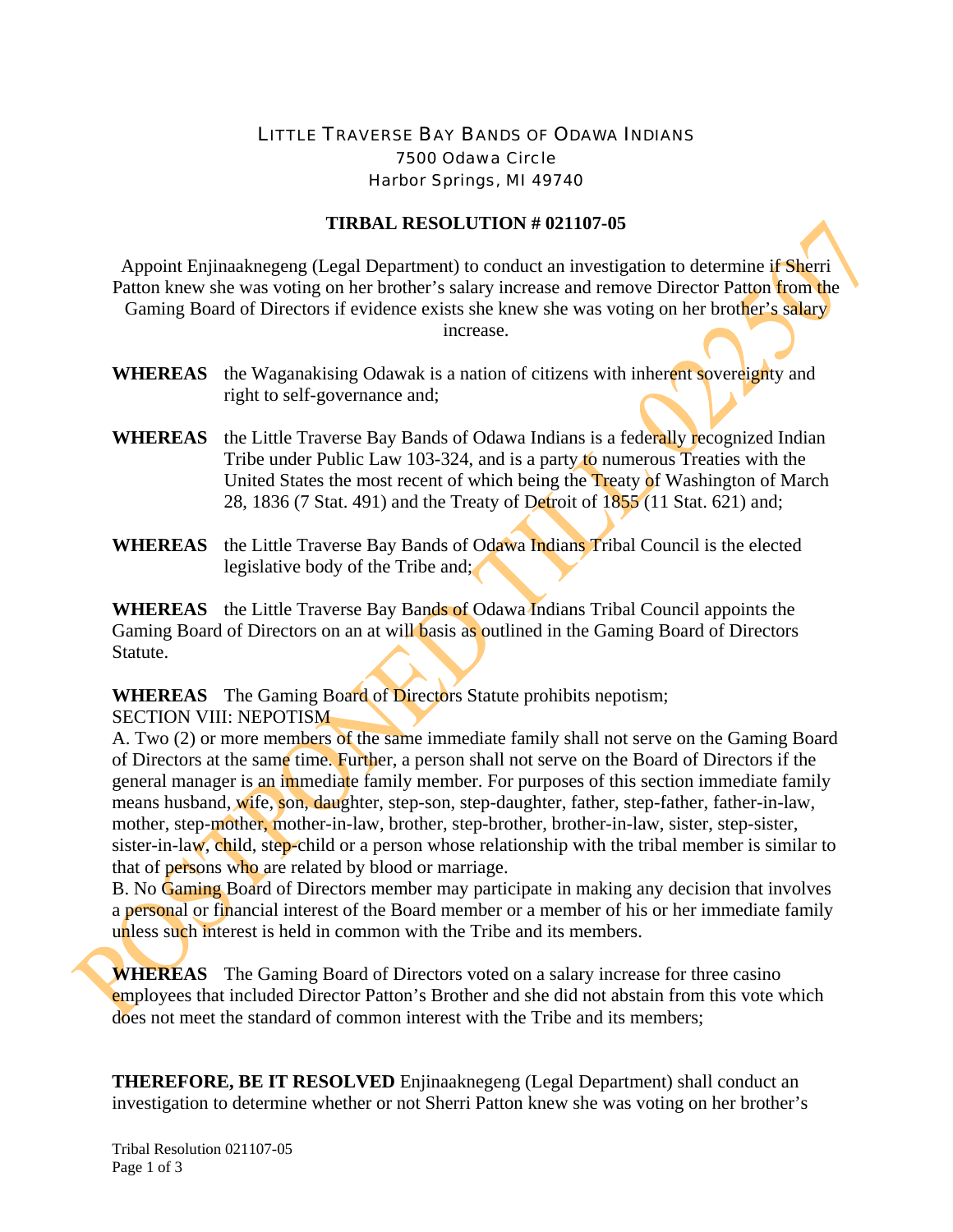salary increase or whether or not she was told she could not vote on this issues by anyone prior to this vote and report to Tribal Council all evidence surrounding this vote. The investigation shall include interviews with every member of the Gaming Board, every person getting a raise from the motion, every person in the gaming operations that had anything to do with this raise including personnel in the accounting department, who requested the raise and evidence from the gaming accounting department supporting these raises;

**FURTHER RESOLVED,** Enjinaaknegeng (Legal Department) shall categorize its findings in this matter into the following categories: no findings, findings suggest impropriety; preponderance of evidence indicates a violation of the Gaming Board of Directors Statute; or beyond a reasonable doubt that evidence indicates a violation of the Gaming Board of Directors Statute;

**FINALLY BE IT RESOLVED,** if Enjinaaknegeng has no findings, no action shall be taken, if findings suggest impropriety, a Tribal Council public hearing shall be conducted to determine whether or not Director Patton should remain on the Board, if preponderance of evidence indicates a violation of the Gaming Board of Directors Statute, or beyond a reasonable doubt that evidence indicates a violation of the Gaming Board of Directors Statute Director Patton shall be removed immediately upon acceptance of the report;